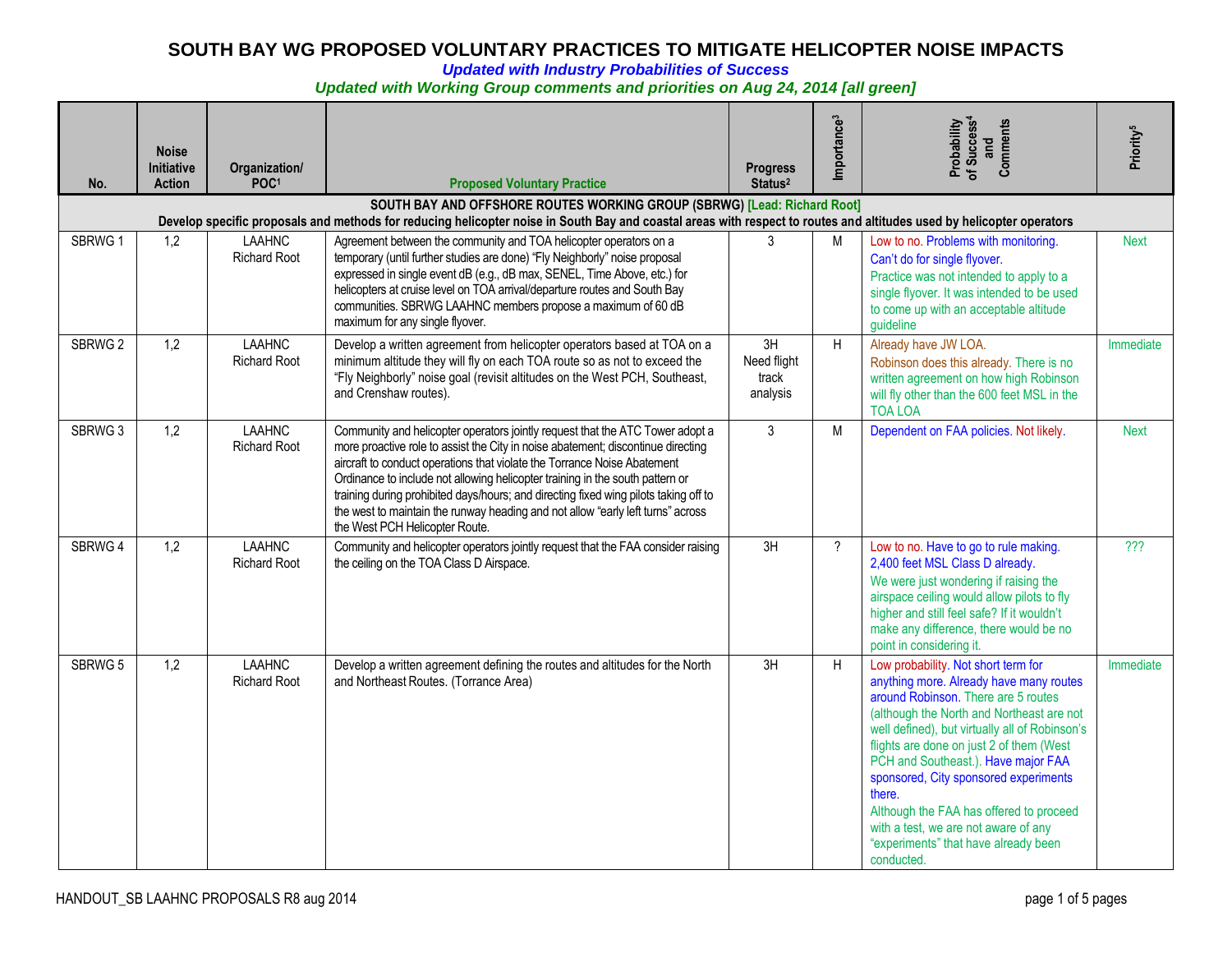*Updated with Industry Probabilities of Success* 

#### *Updated with Working Group comments and priorities on Aug 24, 2014 [all green]*

| No.      | <b>Noise</b><br><b>Initiative</b><br><b>Action</b> | Organization/<br>POC <sup>1</sup>    | <b>Proposed Voluntary Practice</b>                                                                                                                                                                                                                                                                                                                                                                 | <b>Progress</b><br>Status <sup>2</sup> | Importance <sup>3</sup> | Probability<br>of Success <sup>4</sup><br>Comments<br>and                                                                                                                                                                                                                                                                                                                                                                                                                                                                                                            | Priority <sup>5</sup> |
|----------|----------------------------------------------------|--------------------------------------|----------------------------------------------------------------------------------------------------------------------------------------------------------------------------------------------------------------------------------------------------------------------------------------------------------------------------------------------------------------------------------------------------|----------------------------------------|-------------------------|----------------------------------------------------------------------------------------------------------------------------------------------------------------------------------------------------------------------------------------------------------------------------------------------------------------------------------------------------------------------------------------------------------------------------------------------------------------------------------------------------------------------------------------------------------------------|-----------------------|
| SBRWG 6  | 1,2                                                | <b>LAAHNC</b><br><b>Richard Root</b> | Develop a written agreement establishing additional routes at TOA                                                                                                                                                                                                                                                                                                                                  | 3                                      | $\overline{H}$          | See immediately above. Same: low<br>probability.                                                                                                                                                                                                                                                                                                                                                                                                                                                                                                                     | Immediate             |
| SBRWG 7  | 1,2                                                | <b>LAAHNC</b><br><b>Richard Root</b> | Develop a written agreement with Robinson Helicopter Company to<br>distribute their flights as equally as possible among all TOA arrival departure<br>routes, including the Crenshaw route, North Route, Northeast Route, and<br>any new routes that may be established. Develop an agreement with<br>Robinson to maintain records of the flights they conduct on each route                       | 2X                                     | H                       | Already got this. Actually, Robinson makes<br>very little use of the three routes listed.<br>Robinson has worked very closely with<br>local folk on all of these matters.<br>Actually, Robinson has not worked closely<br>with any community groups and failed to<br>answer any of the 10 questions asked in<br>writing, including asking them for the<br>actual numbers of flights they have<br>conducted. Also, we have still not received<br>a consistent explanation for the why<br>Robinson limits the first few hours of flight<br>testing to just two routes. | Immediate             |
| SBRWG 8  | 1,2                                                | <b>LAAHNC</b><br><b>Richard Root</b> | Agreement from TOA helicopter operators on measures to reduce the number of<br>flights on the most heavily used TOA arrival/departure routes.                                                                                                                                                                                                                                                      | $\overline{2}$                         | M                       | Low to no. Not at all likely to happen. Who<br>would determine which Operator would<br>have to curtail/reduce revenue?<br>This doesn't have to mean fewer total<br>flights or less revenue.                                                                                                                                                                                                                                                                                                                                                                          | <b>Next</b>           |
| SBRWG 9  | 1,2                                                | <b>LAAHNC</b><br><b>Richard Root</b> | Develop a written agreement with helicopter operators that use TOA<br>(including emergency responders/military) on helicopter pattern training. We<br>propose that operators agree not to conduct any training in the south pattern (near<br>residential) and that training in the north pattern be done within the boundaries of the<br>airport to avoid residential areas east of Crenshaw Blvd. | 3                                      | H                       | Low probability. We have a factory there!<br>Local folk need to do currency training. By<br>restricting training, we are only moving the<br>noise to another location, not to speak of<br>reducing safety.<br>An LOA already exists between the ACT<br>Tower and TOA based operators, but it<br>needs to be modified and expanded to<br>cover all pilots who train at TOA. See the<br>proposed practice just added.                                                                                                                                                  | Immediate             |
| SBRWG 10 | 1,2                                                | <b>LAAHNC</b><br><b>Richard Root</b> | Robinson Helicopter Company to discontinue Safety Training Course Flights<br>from TOA and relocate them to more remote airports.                                                                                                                                                                                                                                                                   | 2X                                     | M                       | Low to no probability. Entire business is<br>located at TOA, including thousands of<br>jobs. Ultimately, this is a decision for<br>Robinson; industry cannot dictate.<br>Robinson already does conduct some of<br>its Training Courses elsewhere. Of course<br>we cannot dictate to them, but they could<br>agree to the proposed practice if they<br>really wanted to reduce their noise<br>impacts.                                                                                                                                                                | <b>Next</b>           |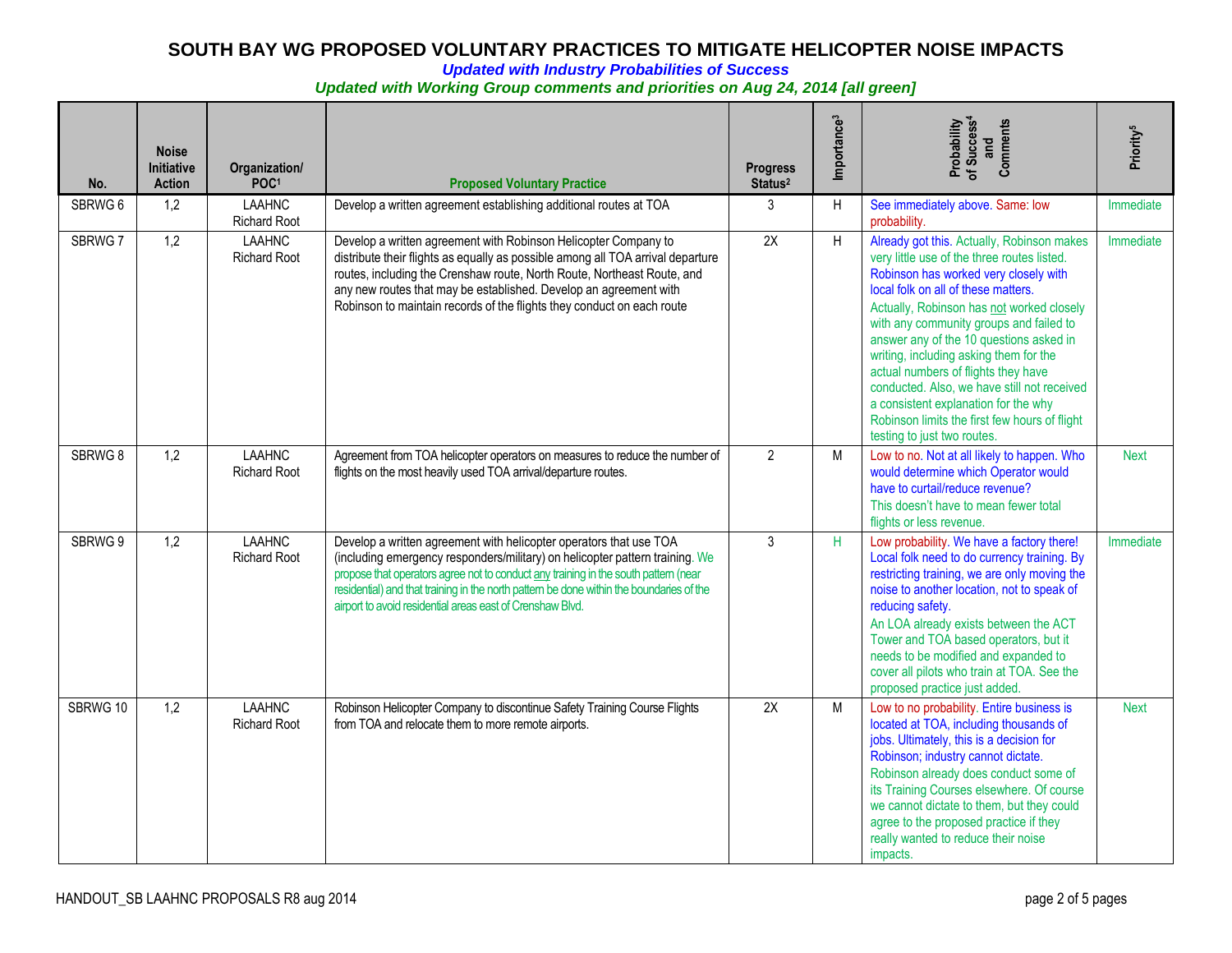*Updated with Industry Probabilities of Success* 

#### *Updated with Working Group comments and priorities on Aug 24, 2014 [all green]*

| No.                                        | <b>Noise</b><br><b>Initiative</b><br><b>Action</b> | Organization/<br>POC <sup>1</sup>                           | <b>Proposed Voluntary Practice</b>                                                                                                                                                                                                                                                                                                                                                                                                                                                                                                                                                                                                                                                                                                                                                                                                                                                                                                                                                                                                                                                                                                                                                                                                                                                                                                                                                                                                                                                                                                                                                                                                     | <b>Progress</b><br>Status <sup>2</sup> | Importance <sup>3</sup> | Probability<br>of Success <sup>4</sup><br>and<br>Comments                                                                                                                                                                                                                                                                                                                                                                                                                                                                                                                                   | Priority <sup>5</sup> |
|--------------------------------------------|----------------------------------------------------|-------------------------------------------------------------|----------------------------------------------------------------------------------------------------------------------------------------------------------------------------------------------------------------------------------------------------------------------------------------------------------------------------------------------------------------------------------------------------------------------------------------------------------------------------------------------------------------------------------------------------------------------------------------------------------------------------------------------------------------------------------------------------------------------------------------------------------------------------------------------------------------------------------------------------------------------------------------------------------------------------------------------------------------------------------------------------------------------------------------------------------------------------------------------------------------------------------------------------------------------------------------------------------------------------------------------------------------------------------------------------------------------------------------------------------------------------------------------------------------------------------------------------------------------------------------------------------------------------------------------------------------------------------------------------------------------------------------|----------------------------------------|-------------------------|---------------------------------------------------------------------------------------------------------------------------------------------------------------------------------------------------------------------------------------------------------------------------------------------------------------------------------------------------------------------------------------------------------------------------------------------------------------------------------------------------------------------------------------------------------------------------------------------|-----------------------|
| SBRWG 11                                   | 1,2                                                | <b>LAAHNC</b><br><b>Richard Root</b>                        | Develop an agreement on an offshore helicopter route or routes along the<br>Los Angeles County coastline to be published on the LA Helicopter Route<br>Chart; LAAHNC proposes a voluntary route one mile offshore.                                                                                                                                                                                                                                                                                                                                                                                                                                                                                                                                                                                                                                                                                                                                                                                                                                                                                                                                                                                                                                                                                                                                                                                                                                                                                                                                                                                                                     | 3H<br>Need flight<br>track<br>analysis | H                       | Low to no probability. Safety: must have<br>auto rotate to land; rarely twin engine;<br>otherwise floats. Expense. Coast Guard<br>necessities.<br>Autorotating to land puts the public's<br>safety at risk. Last month, 2 people were<br>killed by a pilot attempting an emergency<br>landing (fixed wing) on a beach in Florida.<br>Many local flights (e.g., Robinson) are not<br>restricted to power-off distance to<br>shoreline by FAA Regs. At the very least,<br>perhaps a route could be set at a specific<br>distance offshore but still be within power-<br>off distance to land. | Immediate             |
| <b>SBRWG</b><br>44a<br>Needs new<br>number | 1,2                                                | <b>LAAHNC</b><br><b>Richard Root</b><br><b>Chuck Street</b> | When flying around the Palos Verdes peninsula between the Point Fermin<br>Lighthouse and Torrance Beach I will fly at an altitude above 1200 feet<br>MSL. I will operate at a distance off shore that will reduce the noise impact<br>of my aircraft on the residents below but will fly close enough to shore so<br>that I can execute a safe autorotation to land in the event of an engine<br>failure.<br>When flying along the shoreline between Torrance Beach and the "Twin<br>Stacks" in El Segundo I will fly at an altitude above 750 feet MSL. And I will<br>operate at a distance off shore that will reduce the noise impact of my<br>aircraft on the residents below but will fly close enough to shore so that I<br>can execute a safe autorotation to land in the event of an engine failure.<br>When flying along the shoreline between Ballona Creek and Point Dume in<br>the Malibu area I will fly at an altitude above 750 feet MSL. And I will<br>operate at a distance off shore that will reduce the noise impact of my<br>aircraft on the residents below but will fly close enough to shore so that I<br>can execute a safe autorotation to land in the event of an engine failure.<br>When flying along the shoreline between San Pedro and Doheny State<br>Beach I will fly at an altitude above 750 feet MSL. And I will operate at a<br>distance off shore that will reduce the noise impact of my aircraft on the<br>residents below but will fly close enough to shore so that I can execute a<br>safe autorotation to land in the event of an engine failure.<br>SBRWG 11a, 11b, 11c, and 11d COMBINED | Incorporate<br>into<br><b>SBRWG 11</b> | H                       | Incorporate into SBRWG 11<br>Already JW LOA?<br>SBRWG 11a, 11b, 11c, and 11d combined<br>into new practice that needs new SBRWG<br>number; might also be combined for<br>consideration with portions of JW LOA<br>PLEASE SEE NOTE A                                                                                                                                                                                                                                                                                                                                                         | $\overline{?}$        |
| <b>SBRWG</b><br>44 <sub>b</sub>            | 4,2                                                | <b>LAAHNG</b><br><b>Chuck Street</b>                        | When flying along the shoreline between Torrance Beach and the "Twin<br>Stacks" in El Segundo I will fly at an altitude above 750 feet MSL. And I will<br>operate at a distance off shore that will reduce the noise impact of my<br>aircraft on the residents below but will fly close enough to shore so that I<br>can execute a safe autorotation to land in the event of an engine failure.                                                                                                                                                                                                                                                                                                                                                                                                                                                                                                                                                                                                                                                                                                                                                                                                                                                                                                                                                                                                                                                                                                                                                                                                                                        | Incorporate<br>into<br>SBRWG 11        | H                       | Incorporate into SBRWG 11<br>Already JW LOA?<br>Incorporated into SBRWG 11a<br><b>ELIMINATED HERE</b>                                                                                                                                                                                                                                                                                                                                                                                                                                                                                       |                       |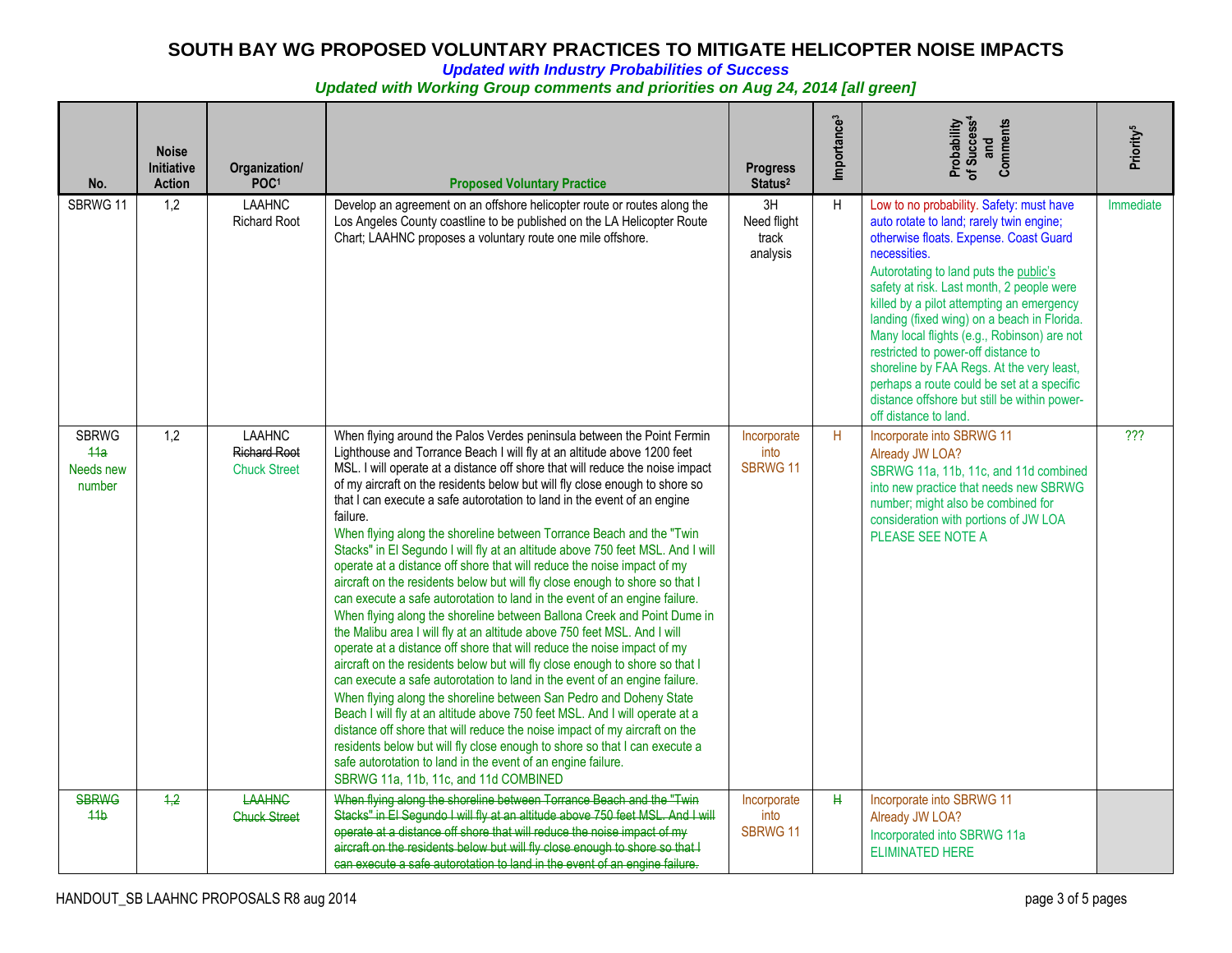#### *Updated with Industry Probabilities of Success*

#### *Updated with Working Group comments and priorities on Aug 24, 2014 [all green]*

| No.                                                                                                                                                                                                                                                                                                                                                                                                                                                                                                                                                                                                          | <b>Noise</b><br><b>Initiative</b><br><b>Action</b> | Organization/<br>POC <sup>1</sup>    | <b>Proposed Voluntary Practice</b>                                                                                                                                                                                                                                                                                                                                                           | <b>Progress</b><br>Status <sup>2</sup> | Importance <sup>3</sup> | of Success <sup>4</sup><br>Probability<br>Comments<br>and                                                                                                                   | Priority <sup>5</sup> |
|--------------------------------------------------------------------------------------------------------------------------------------------------------------------------------------------------------------------------------------------------------------------------------------------------------------------------------------------------------------------------------------------------------------------------------------------------------------------------------------------------------------------------------------------------------------------------------------------------------------|----------------------------------------------------|--------------------------------------|----------------------------------------------------------------------------------------------------------------------------------------------------------------------------------------------------------------------------------------------------------------------------------------------------------------------------------------------------------------------------------------------|----------------------------------------|-------------------------|-----------------------------------------------------------------------------------------------------------------------------------------------------------------------------|-----------------------|
| <b>SBRWG</b><br>44 <sub>6</sub>                                                                                                                                                                                                                                                                                                                                                                                                                                                                                                                                                                              | 4.2                                                | <b>LAAHNG</b><br><b>Chuck Street</b> | When flying along the shoreline between Ballona Creek and Point Dume in<br>the Malibu area I will fly at an altitude above 750 feet MSL. And I will<br>operate at a distance off shore that will reduce the noise impact of my<br>aircraft on the residents below but will fly close enough to shore so that I<br>can execute a safe autorotation to land in the event of an engine failure. | Incorporate<br>into<br><b>SBRWG 11</b> | Ħ                       | Incorporate into SBRWG 11<br>Already JW LOA?<br>Incorporated into SBRWG 11a<br><b>ELIMINATED HERE</b>                                                                       |                       |
| <b>SBRWG</b><br>44d                                                                                                                                                                                                                                                                                                                                                                                                                                                                                                                                                                                          | 4,2                                                | LAAHOA<br><b>Chuck Street</b>        | When flying along the shoreline between San Pedro and Doheny State<br>Beach I will fly at an altitude above 750 feet MSL. And I will operate at a<br>distance off shore that will reduce the noise impact of my aircraft on the<br>residents below but will fly close enough to shore so that I can execute a<br>safe autorotation to land in the event of an engine failure.                | Incorporate<br>into<br><b>SBRWG 11</b> | H                       | Incorporate into SBRWG 11<br>Already JW LOA?<br>Incorporated into SBRWG 11a<br><b>ELIMINATED HERE</b>                                                                       |                       |
| SBRWG 12                                                                                                                                                                                                                                                                                                                                                                                                                                                                                                                                                                                                     | 1,2                                                | <b>LAAHNC</b><br><b>Richard Root</b> | A notation on the LA Helicopter Route Chart that would recommend that<br>helicopter flights transitioning along the coastline use the offshore route and<br>not transition across the PV Peninsula or the cities in the South Bay.                                                                                                                                                           | 3H<br>Need flight<br>track<br>analysis | H                       | Outreach section?<br>First we have to come to an agreement<br>that these flights should go offshore. For<br>now, this voluntary practice should stay in<br>the offshore WG. | <b>Next</b>           |
| SBRWG 13<br>4,2<br><b>PHPA</b><br>Participation in plans for special route and altitude adjustment testing in<br>City issue; out of scope.<br>POC not known?<br>TOA area; awaiting City input to proceed.<br><b>ELIMINATED</b>                                                                                                                                                                                                                                                                                                                                                                               |                                                    |                                      |                                                                                                                                                                                                                                                                                                                                                                                              |                                        |                         |                                                                                                                                                                             |                       |
| Organizations: LAAHNC - Los Angeles Area Helicopter Noise Coalition; LAAHOA - Los Angeles Area Helicopter Operators Association; PHPA - Professional Helicopter Pilots Association; HAI - Helicopter<br>Association International; POCs - Points of Contact for involved organizations<br>See Progress Status Indicators (see first table below)<br>Importance (from community stakeholders): $H = High$ ; $M = Moderate$ ; $L = Low$<br>Probability of Success (from pilot/operator stakeholders): H = High; M = Moderate; L = Low<br>Priority (see second table below): I - Immediate; N = Next; L = Later |                                                    |                                      |                                                                                                                                                                                                                                                                                                                                                                                              |                                        |                         |                                                                                                                                                                             |                       |

**NOTE A**: Jim Wisecup, Chuck Street, and others are working outside of the Working Groups to develop "pledges" or "letters of agreement" with pilots and operators. LAAHNC appreciates these efforts because they help determine the type and level of voluntary practices that would be accepted and could be quickly implemented by helicopter pilots and operators. And, such pledges and letters of agreement can be useful as part of pilot outreach programs in conjunction with a Tri-Party Agreement. But, LAAHNC feels that the entire Working Group process is missing excellent collaborative input from pilots and operators by not building potential practices from these pledges and letters of agreement into this Proposed Voluntary Practices list as alternate proposals or counterproposals. To that end, we have marked several practices in the list with "PLEASE SEE NOTE A" where we hope that the pilots and operators will pull appropriate portions of their pledges and letters of agreement, convert them to new proposed voluntary practices, and add them to this list for the appropriate Working Group. Practice SBRWG 11 for an offshore route offers an excellent example of how this might work. In his pilot pledge, Chuck Street has included shoreline practices that had been numbered SBRWG 11a through 11d. These have been combined into a single proposed voluntary practice with no number. We hope that Chuck will modify these as necessary and turn them into an alternate proposal for a set of shoreline voluntary practices that can then be considered at the next South Bay Routes Working Group meeting – essentially a counterproposal to existing SBRWG 11. LAAHNC feels that adding alternate proposal or counterproposals to the list in this way will foster collaboration and might, in some cases, lead to consensus on interim proposed voluntary practices that can be incorporated into the initial Tri-Party Agreement.